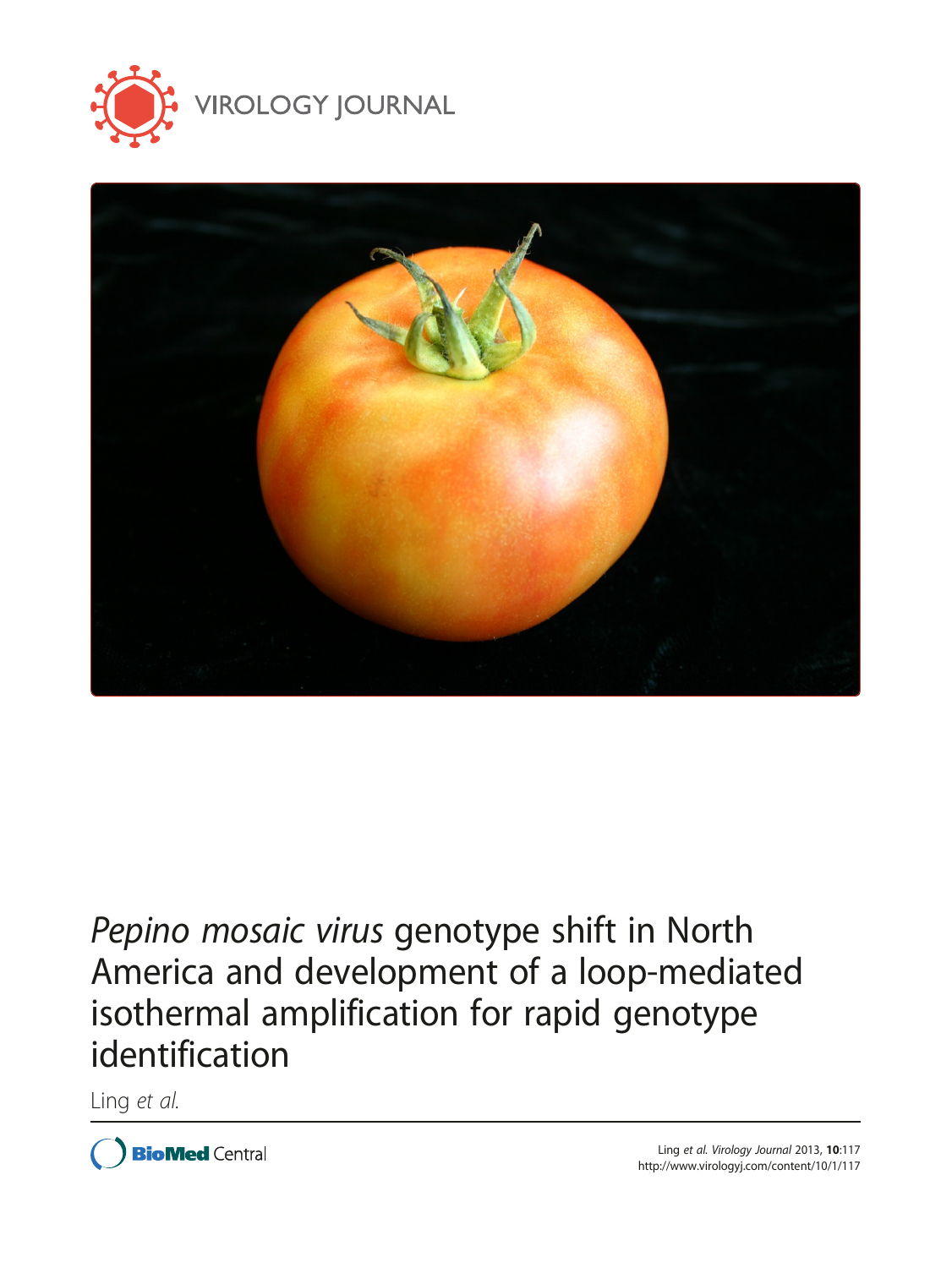

R E S EAR CH Open Access

# Pepino mosaic virus genotype shift in North America and development of a loop-mediated isothermal amplification for rapid genotype identification

Kai-Shu Ling<sup>1\*</sup>, Rugang Li<sup>1</sup> and Michael Bledsoe<sup>2</sup>

# Abstract

Background: Pepino mosaic, once an emerging disease a decade ago, has become endemic on greenhouse tomatoes worldwide in recent years. Three distinct genotypes of Pepino mosaic virus (PepMV), including EU, US1 and CH2 have been recognized. Our earlier study conducted in 2006–2007 demonstrated a predominant EU genotype in Canada and United States. The objective of the present study was to monitor the dynamic of PepMV genetic composition and its current status in North America.

Results: Through yearly monitoring efforts in 2009–2012, we detected a dramatic shift in the prevalent genotype of PepMV from the genotype EU to CH2 in North America since early 2010, with another shift from CH2 to US1 occurring in Mexico only two years later. Through genetic diversity analysis using the coat protein gene, such genotype shifting of PepMV in North America was linked to the positive identification of similar sequence variants in two different commercial tomato seed sources used for scion and rootstock, respectively. To allow for a quick identification, a reverse transcription loop-mediated isothermal amplification (RT-LAMP) system was developed and demonstrated to achieve a rapid identification for each of the three genotypes of PepMV, EU, US1 and CH2.

**Conclusion:** Through systemic yearly monitoring and genetic diversity analysis, we identified a linkage between the field epidemic isolates and those from commercial tomato seed lots as the likely sources of initial PepMV inoculum that resulted in genetic shifting as observed on greenhouse tomatoes in North America. Application of the genotype-specific RT-LAMP system would allow growers to efficiently determine the genetic diversity on their crops.

Keywords: Pepino mosaic virus, Genetic diversity, Genotype shift, Loop-mediated isothermal amplification

# Background

Tomato (Solanum lycopersicum L.), an economically important vegetable, is widely grown around the world with leading tomato producing countries in China, the United States, Italy and Spain [\[1](#page-11-0)]. Although most of tomatoes are field-grown, protected production systems (greenhouse) have increased significantly in recent years, including in North America [\[2](#page-11-0)]. Pepino mosaic is one of



Pepino mosaic virus (PepMV) from the genus Potexvirus in the family Alphaflexiviridae was first reported to infect pepino (S. muricatum L.) in 1980 [[4](#page-11-0)]. This virus was not considered an issue until 20 years later when it was first reported to infect greenhouse tomatoes in the Netherlands [[5\]](#page-11-0). Since then, the disease has become widespread in Europe [\[6](#page-11-0)-[14\]](#page-11-0). PepMV has also caused serious problems on greenhouse tomatoes in North America [[15-18\]](#page-11-0) and in South America [[19-21\]](#page-11-0). Furthermore, this virus was detected in China [[22\]](#page-11-0), Syria [\[23](#page-11-0)], and South Africa [\[24](#page-11-0)]. Thus, PepMV has become one of



© 2013 Ling et al.; licensee BioMed Central Ltd. This is an Open Access article distributed under the terms of the Creative Commons Attribution License [\(http://creativecommons.org/licenses/by/2.0\)](http://creativecommons.org/licenses/by/2.0), which permits unrestricted use, distribution, and reproduction in any medium, provided the original work is properly cited.

<sup>\*</sup> Correspondence: [kai.ling@ars.usda.gov](mailto:kai.ling@ars.usda.gov) <sup>1</sup>

<sup>&</sup>lt;sup>1</sup>U.S. Department of Agriculture-Agricultural Research Service, U.S. Vegetable Laboratory, Charleston, SC 29414, USA

Full list of author information is available at the end of the article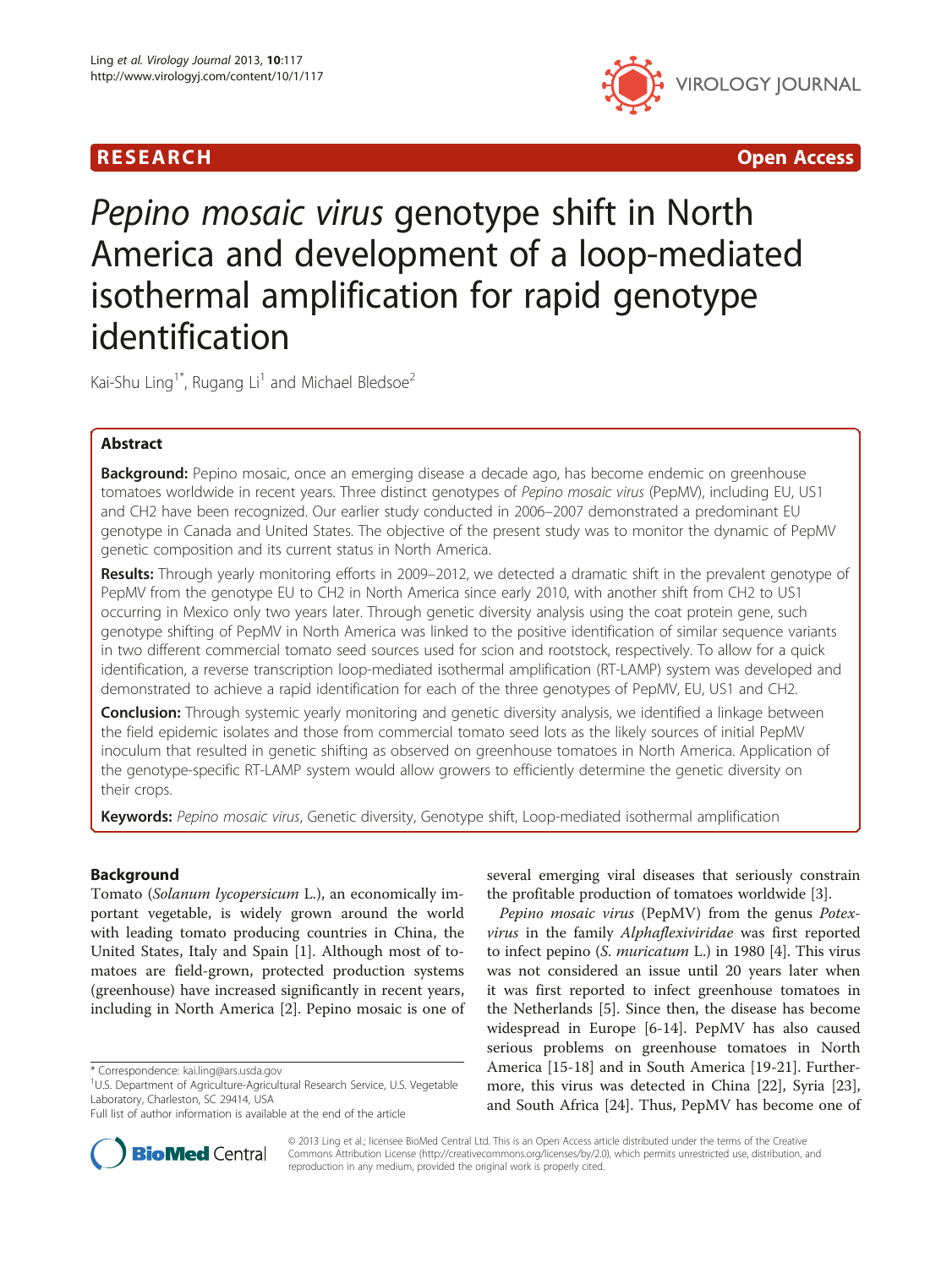the most economically important viruses infecting greenhouse tomatoes worldwide [\[3,25,26\]](#page-11-0). The typical disease symptoms on tomatoes include mosaic, yellow patches, necrotic lesions and uneven ripening of fruits resulting in marbling or flaming in appearance on mature fruits. It was estimated that the poor quality of PepMV-infected fruits could reduce tomato market value by up to 36% [[27](#page-11-0)].

Three major genotypes of PepMV (namely EU, US1 and CH2), which share only 78-82% genomic nucleotide sequence identity, have been reported [\[9](#page-11-0),[10](#page-11-0),[16,21,25,26](#page-11-0)]. Even though a greater level of PepMV genetic diversity was initially recognized in the American continents [[16,21\]](#page-11-0), further population genetic analysis in Canada and the U.S. showed a predominant EU genotype, with only a small fraction of field isolates in US1 and CH2 genotypes [\[17](#page-11-0)]. However, several studies in Europe in recent years demonstrated that the prevalent PepMV genotype has shifted from a predominant EU [[11,28](#page-11-0)] to CH2 [\[14,29](#page-11-0)-[31\]](#page-11-0). Recent outbreaks of pepino disease in association with the CH2 genotype in broader geographic regions in the world, including the Middle East [[23\]](#page-11-0) and South Africa [\[24\]](#page-11-0), raised concerns of possible seed transmission. Although PepMV on tomato is localized on seed coat (testa) and not in embryo, mechanical transmission from a contaminated seed could easily induce a new infection [[32\]](#page-11-0). A low rate (0.026%) of PepMV seed transmission in tomato has already been observed [\[33](#page-11-0)]. These results on seed transmission demonstrated the importance of selecting and planting tomatoes from PepMV-tested negative seed lots. With intensive cultural practices, as required under a greenhouse tomato production system (i.e., grafting, de-leafing, inter-cropping and bumble bee pollination), even with a small number of PepMV-infected plants serving as sources of initial inocula could result in a serious disease epidemic. Thus, a timely detection and rapid genotype determination would be a prerequisite for deploying effective strategies in disease management.

Currently, several molecular-based methods have been developed to determine the genetic diversity of PepMV, including restriction fragment length polymorphism (RFLP) [\[34,35](#page-11-0)], reverse transcription- polymerase chain reaction (RT-PCR) and sequencing [[14,17\]](#page-11-0), real-time RT-PCR [[36\]](#page-11-0), and hybridization [[30\]](#page-11-0). All such molecular methods required some specialized instruments or sophisticated laboratory conditions, making it difficult to apply for field analysis. With recent trends in genotype shifting in Europe, growers in North America are concerned about their crop's health status and would request additional sequencing to determine the specific genotype [\[17\]](#page-11-0). Although this method is accurate, it is costly and time consuming. Thus, we were interested in developing a rather simple and quick reverse transcription loop-mediated isothermal amplification (RT-LAMP) for efficient identification of PepMV genotypes. In recent years, the RT-LAMP technology [\[37,38](#page-11-0)] has been successfully applied for plant virus and viroid detection [\[39](#page-11-0)[-47\]](#page-12-0). In an effort to understand the current genetic diversity and evolution of PepMV in North America, we established a surveillance system with assistance from participating growers in Canada, Mexico and the U.S.A. on sample collection. We developed and used LAMP to monitor the presence and distribution of PepMV genetic diversity in North America.

## Results and discussion

# Development and validation of genotype-specific RT-PCR for PepMV

Through direct sequencing of RT-PCR amplified products and sequence analysis, specificity of the newly designed primers (Table [1\)](#page-3-0) for genotype-specific amplification was evaluated on 50 field samples collected in North America in 2012 (Table [2\)](#page-4-0). All 24 samples collected in Texas, USA were positive for CH2, while 10 of these samples were also of mixed infection with EU genotype but negative for US1. The 16 samples from Jocotitlan, Mexico were infected by the US1 genotype. Two among them were also of mixed infection with CH2 genotype. All 10 samples from British Columbia, Canada, were positive for CH2 by RT-PCR (Table [2\)](#page-4-0).

## The sensitivity and reliability of RT-LAMP in genotype determination of PepMV isolates

The specificity of the developed RT-LAMP for each genotype (including EU, US1 and CH2) was validated with a genotype-specific RT-PCR (Figure [1](#page-5-0) and Table [2](#page-4-0)). A greater sensitivity was obtained for RT-LAMP than that of its respective RT-PCR, as demonstrated with two CH2 isolates (Figure [1\)](#page-5-0). Consequently, these genotypespecific RT-LAMPs were used to evaluate field samples for their genotype composition, confirming a single or a mixed infection of two or three genotypes (Table [2\)](#page-4-0). Although test results using genotype-specific RT-LAMP and RT-PCR on 44 of 50 field collected samples were in full agreement with one another, there were some minor discrepancies in six other samples (Table [2](#page-4-0)). RT-LAMP was able to detect the presence of genotypes CH2 and EU sequences in three Texas samples (isolates, VFTX12- 01 to VFTX12-03); whilst only CH2 was detectable by RT-PCR in the same samples. Similarly, both CH2 and US1 sequences could be identified by RT-LAMP in three Canadian samples (isolates: VFBC12-01 to VFBC12-03); RT-PCR, however, only detected the presence of genotype CH2. To resolve such discrepancies, sequences from cloned RT-LAMP products were obtained and validated. Thus, RT-LAMP demonstrated a greater sensitivity than RT-PCR in detecting such low concentration of the virus.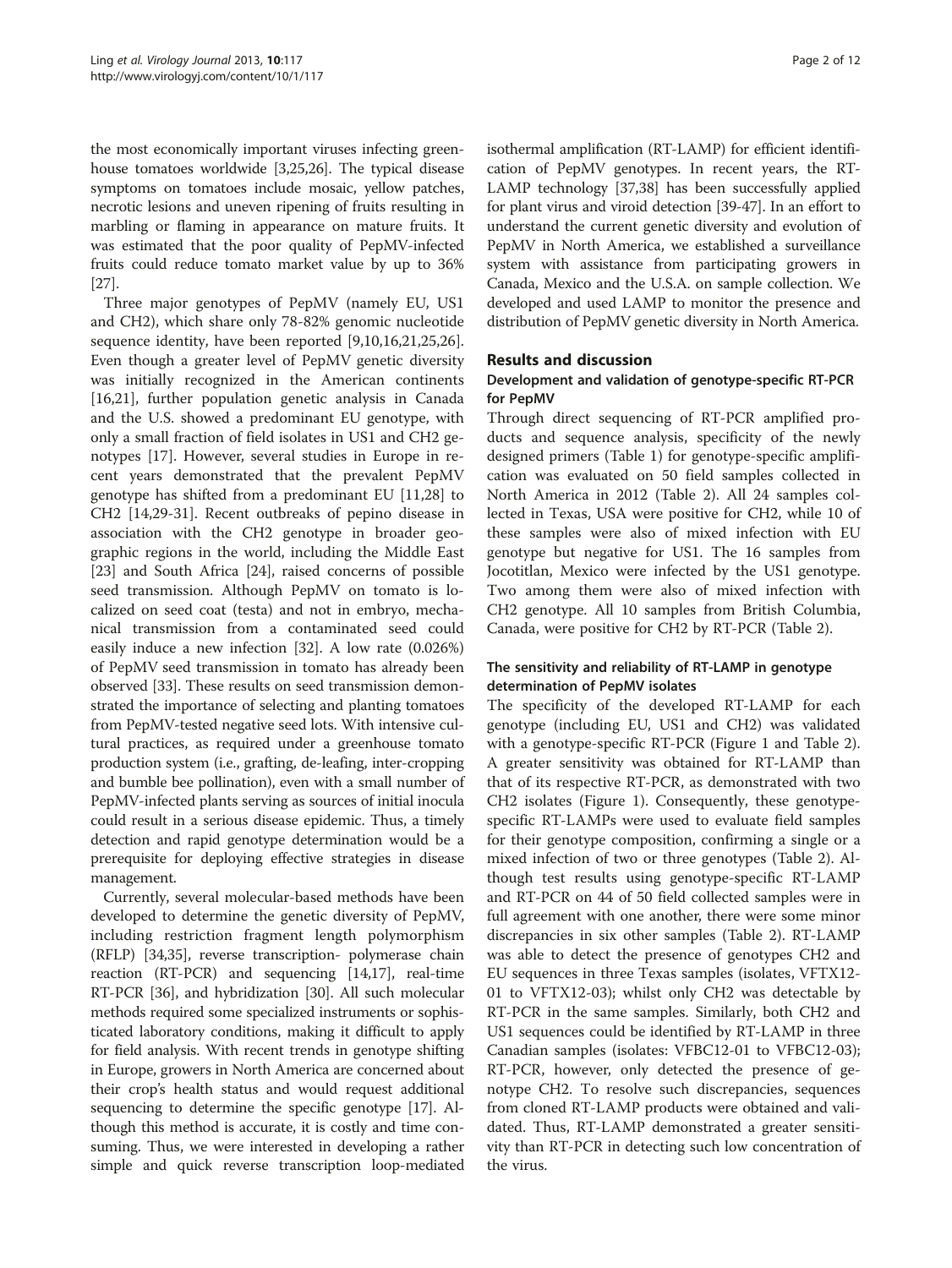| Genotype        | <b>Primer designation</b>             | Sequence*                                               | Position on genome          | GenBank<br>accession # |  |
|-----------------|---------------------------------------|---------------------------------------------------------|-----------------------------|------------------------|--|
|                 | Primers for genotype-specific RT-LAMP |                                                         |                             |                        |  |
| CH <sub>2</sub> | $CH2_F3$                              | 5'-CGATGAAGCTGAACAACATTTCC-3'                           | 4297-4319                   | DQ000985               |  |
|                 | CH <sub>2_FIP</sub>                   | 5'-CTTAATGGGTTGATCTTGGTGGAAGCTGTGAGAAAGCTTCACAAAC-3'    | 4403-4381 + 4321-4343       |                        |  |
|                 | CH <sub>2_BIP</sub>                   | 5'-GGGTTAAGTTTTCCCCAGTTTGAAAATTCCTTCAGTGTTAATCTTGTG-3'  | 4404-4428 + 4498-4476       |                        |  |
|                 | $CH2_B3$                              | 5'-TCCAGCAATTCCGTGCACAACAA-3'                           | 4523-4501                   |                        |  |
|                 | CH2_Loop F                            | 5'-GGCCTCGCCTTGATGGA-3'                                 | 4360-4344                   |                        |  |
|                 | CH2_Loop B                            | 5'-TGGAAAGATCAACTTTGATCAATT-3'                          | 4429-4452                   |                        |  |
| EU              | $EU_F3$                               | 5'-ACCAAGAAGATACAAAATTTGC-3'                            | 6090-6111                   | FJ940223               |  |
|                 | EU_FIP                                | 5'-TRAGACCATCAGCAGGCTGC TGCATTTGACTTCTTCGATG-3'         | $6173 - 6154 + 6112 - 6131$ |                        |  |
|                 | EU_BIP                                | 5'-TCAGGCARCCAAATGAGAAAGAAACCTGTGGAGATCTTTTGC-3'        | $6174 - 6196 + 6256 - 6238$ |                        |  |
|                 | $EU_B3$                               | 5'-TGACTTCTCCAAGTGTGG-3'                                | 6284-6267                   |                        |  |
|                 | EU_Loop F                             | 5'-TGGCAGGGTTGGTGACTC-3'                                | 6149-6132                   |                        |  |
|                 | EU_Loop B                             | 5'-CTAGCTGCTCACTCCGTAGCTAA-3'                           | 6197-6219                   |                        |  |
| US1             | $US1_F3$                              | 5'-GCATTCATACCAAATGGGAG-3'                              | 4255-4274                   | FJ940225               |  |
|                 | US1 FIP                               | 5'-TGCGAACAGCCAAGAAATGT-ATAAATTGCATGAATACCTTACTCC-3'    | 4334-4315 + 4275-4299       |                        |  |
|                 | US1_BIP                               | 5'-TTGCACAAACTCCACCAAGGACTTAACCCGTCAATGTGTT-3'          | 4337-4356 + 4415-4396       |                        |  |
|                 | US1_B3                                | 5'-CCATTTCGAACAGGGGAA-3'                                | 4433-4416                   |                        |  |
|                 | US1_Loop F                            | 5'-TGCTCAGCTTCATCA-3'                                   | 4413-4299                   |                        |  |
|                 | US1_Loop B                            | 5'-TGAAGCCATGAGACTT-3'                                  | 4357-4372                   |                        |  |
|                 | Primers for genotype-specific RT-PCR  |                                                         |                             |                        |  |
| CH <sub>2</sub> | PeppMVCH2CPF                          | 5'- caggaaacagctatgacGTTTTCCTCAATTGTGAAAT-3'            | 5568-5587                   | DQ000985               |  |
|                 | PepMVCH2CPR                           | 5'- tgtaaaacgacggccagtTTTTTTTTTTTATTTAGTAGATTTAGATAC-3' | 6412-6394                   |                        |  |
| EU              | PepMVEUCPF                            | 5' - caggaaacagctatgacGTTTTCCTAAATTTGAAAAT-3'           | 5572-5591                   | FJ940223               |  |
|                 | PepMVEUCPR                            | 5' - tgtaaaacgacggccagtATTTCAAAGAAATAATTAGG-3'          | 6410-6391                   |                        |  |
| US1             | PepMVUS1CPF                           | 5' - caggaaacagctatgacGTTTTCCTAGTGTTTGAAA-3'            | 5570-5588                   | FJ940225               |  |
|                 | PepMVUS1CPR                           | 5' - tgtaaaacgacggccagtAAATTACAAAAGCAATTTATTG-3'        | 6415-6394                   |                        |  |
|                 | Primers for full genome sequencing    |                                                         |                             |                        |  |
| CH <sub>2</sub> | KL11-124:CH2-1F                       | 5'- caggaaacagctatgacGAAAACAAAACATAACACATAATATC-3'      | $1 - 26$                    | DQ000985               |  |
|                 | KL11-131: CH2-1226R                   | 5'- tgtaaaacgacggccagtTCATGCACCTCCAGTCATGT-3'           | 1226-1207                   |                        |  |
|                 | KL11-125: CH2-902F                    | 5'- caggaaacagctatgacAAAAATAGCTTTGTGACCTTTCC-3'         | 902-924                     |                        |  |
|                 | KL11-132: CH2-1741R                   | 5'- tgtaaaacgacggccagtGCTGGAAGTGTCAGATGCAA-3'           | 1741-1722                   |                        |  |
|                 | KL11-126: CH2-1395F                   | 5'- caggaaacagctatgacCCAATTTAGTCAAACAAGGCGTA-3'         | 1395-1417                   |                        |  |
|                 | KL11-133: CH2- 2719R                  | 5'- tgtaaaacgacggccagtAATTGGCACTTTGCACTTTTG-3'          | 2719-2699                   |                        |  |
|                 | KL11-127: CH2-2383F                   | 5'- caggaaacagctatgacGATTCAACCTGGCTTTCCAA-3'            | 2383-2402                   |                        |  |
|                 | KL11-134: CH2-3738R                   | 5'- tgtaaaacgacggccagtGTTTGGGCGGTTCTGTTAAA-3'           | 3738-3719                   |                        |  |
|                 | KL11-128: CH2- 3379F                  | 5'- caggaaacagctatgaCGACCTGGGAGATTTGTGCTG-3'            | 3379-3398                   |                        |  |
|                 | KL11-135: CH2- 4734R                  | 5'- tgtaaaacgacggccagtGACAGGGGTCACCAAAAATG-3            | 4734-4715                   |                        |  |
|                 | KL11-129: CH2- 4381F                  | 5'- caggaaacagctatgacTCCACCAAGATCAACCCATT-3'            | 4381-4400                   |                        |  |
|                 | KL11-136: CH2- 5748R                  | 5'- tgtaaaacgacggccagtAAATCACTTAGGGAAGGAGCTG-3'         | 5748-5727                   |                        |  |
|                 | KL11-130: CH2-5405F                   | 5'- caggaaacagctatgacGCCGTAATATTCACCAGCATC-3'           | 5405-5425                   |                        |  |
|                 | KL11-137: CH2-6412                    | 5'- tgtaaaacgacggccagtTTTTTTTTTTATTTAGTAGATTTAGATAC-3'  | 6412-6394                   |                        |  |

<span id="page-3-0"></span>Table 1 Primer sequences for Pepino mosaic virus genotype-specific loop mediated isothermal amplification and RT-PCR

\*Primer adapters (M13 forward and reverse primer sequences, in lowercase) were added to specific viral sequences to facilitate direct sequencing of the amplified RT-PCR products.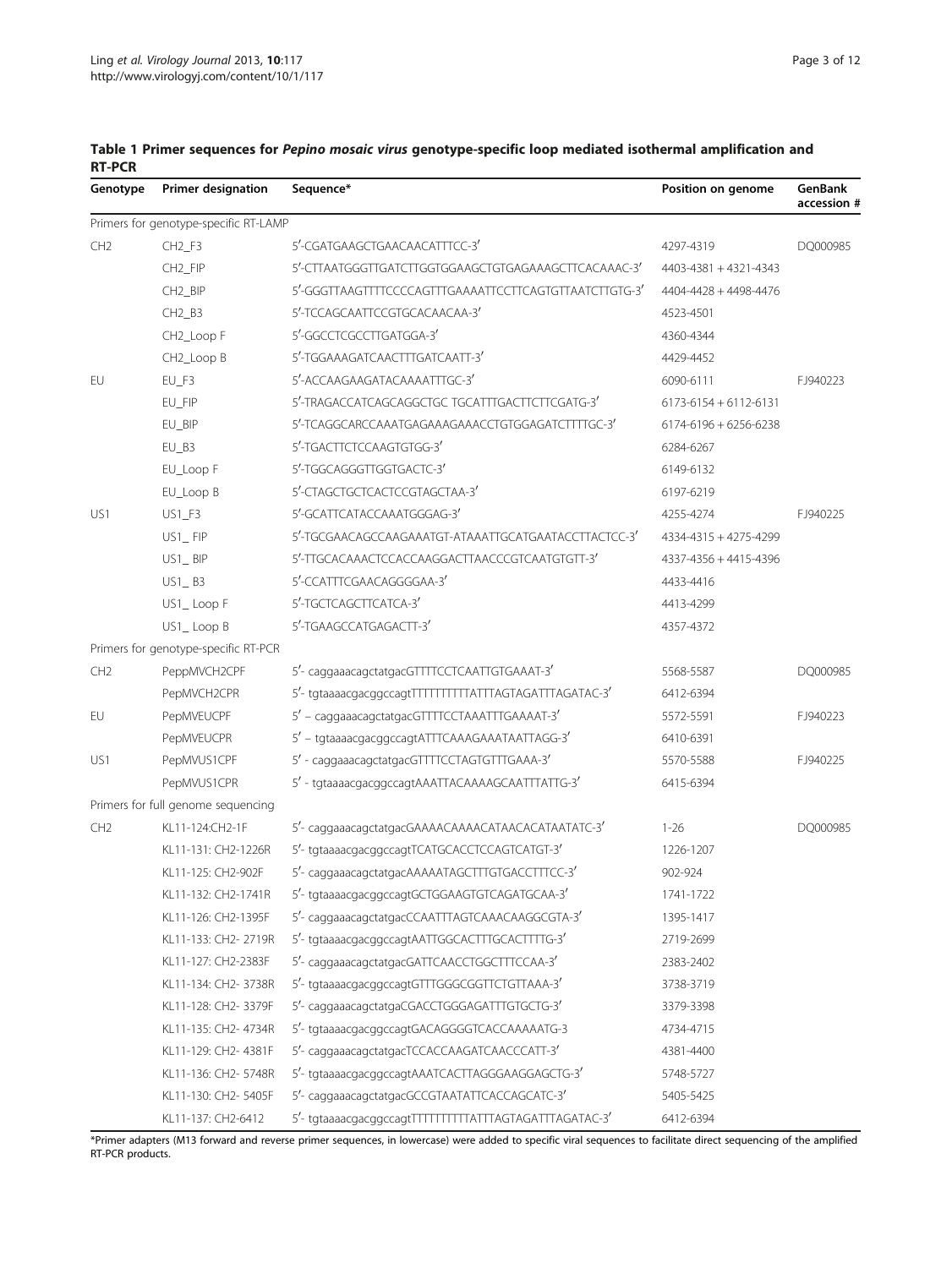<span id="page-4-0"></span>

| Table 2 Genotyping of Pepino mosaic virus isolates with reverse transcription loop-mediated isothermal amplification |
|----------------------------------------------------------------------------------------------------------------------|
| (RT-LAMP) and its validation with genotype-specific RT-PCR                                                           |

| Country    | Isolate name     | <b>ELISA<sup>a</sup></b> | EU             | US1            | CH <sub>2</sub> |
|------------|------------------|--------------------------|----------------|----------------|-----------------|
| of origin  |                  |                          | RT-PCR/RT-LAMP | RT-PCR/RT-LAMP | RT-PCR/RT-LAMP  |
| <b>USA</b> | <b>VFTX12-01</b> | $(++++)$                 | $(-)/(+)^{b}$  | $-/-$          | $+/+$           |
|            | VFTX12-02        | $(++++)$                 | $(-)/(+)^{b}$  | $-/-$          | $+/+$           |
|            | VFTX12-03        | $(++++)$                 | $(-)/(+)^{b}$  | $-/-$          | $^{+/+}$        |
|            | VFTX12-04        | $(++++)$                 | $-/-$          | $-/-$          | $^{+/+}$        |
|            | VFTX12-05        | $(++++)$                 | $+/+$          | $-/-$          | $^{+/+}$        |
|            | VFTX12-06        | $(++++)$                 | $+/+$          | $-/-$          | $^{+/+}$        |
|            | VFTX12-07        | $(++++)$                 | $+/+$          | $-/-$          | $^{+/+}$        |
|            | <b>VFTX12-08</b> | $(++++)$                 | $^{+/+}$       | $-/-$          | $+/+$           |
|            | VFTX12-09        | $(+++)$                  | $+/+$          | $-/-$          | $^{+/+}$        |
|            | VFTX12-10        | $(++++)$                 | $^{+/+}$       | $-/-$          | $^{+/+}$        |
|            | VFTX12-11        | $(++++)$                 | $-/-$          | $-/-$          | $^{+/+}$        |
|            | VFTX12-12        | $(++++)$                 | $-/-$          | $-/-$          | $^{+/+}$        |
|            | VFTX12-13        | $(+++)$                  | $^{+/+}$       | $-/-$          | $^{+/+}$        |
|            | VFTX12-14        | $(+++)$                  | $+/+$          | $-/-$          | $+/+$           |
|            | VFTX12-15        | $(+++)$                  | $+/+$          | $-/-$          | $^{+/+}$        |
|            | VFTX12-16        | $(+++)$                  | $-/-$          | $-/-$          | $^{+/+}$        |
|            | VFTX12-18        | $(+++)$                  | $-/-$          | $-/-$          | $+/+$           |
|            | VFTX12-19        | $(+++)$                  | $-/-$          | $-/-$          | $^{+/+}$        |
|            | VFTX12-20        | $(+++)$                  | $-/-$          | $-/-$          | $^{+/+}$        |
|            | VFTX12-21        | $\left( +\right)$        | $+/+$          | $-/-$          | $+/+$           |
|            | <b>VFTX12-22</b> | $(+++)$                  | $-/-$          | $-/-$          | $^{+/+}$        |
|            | <b>VFTX12-23</b> | $(+)$                    | $-/-$          | $-/-$          | $^{+/+}$        |
|            | VFTX12-24        | $(+++)$                  | $-/-$          | $-/-$          | $+/+$           |
|            | VFTX12-25        | $(+++)$                  | $-/-$          | $-/-$          | $^{+/+}$        |
| Mexico     | BNMX12-01        | $(+++)$                  | $-/-$          | $^{+/+}$       | $-/-$           |
|            | BNMX12-02        | $(+ + + )$               | $-/-$          | $+/+$          | $-/-$           |
|            | BNMX12-03        | $(+++)$                  | $-/-$          | $^{+/+}$       | $-/-$           |
|            | <b>BNMX12-04</b> | $(+++)$                  | $-/-$          | $^{+/+}$       | $-/-$           |
|            | BNMX12-05        | $(+++)$                  | $-/-$          | $^{+/+}$       | $-/-$           |
|            | BNMX12-06        | $(+++)$                  | $-/-$          | $^{+/+}$       | $-/-$           |
|            | BNMX12-07        | $(+ + + )$               | $-/-$          | $^{+/+}$       | $-/-$           |
|            | <b>BNMX12-08</b> | $(+ + + )$               | $-/-$          | $+/+$          | $-/-$           |
|            | BNMX12-09        | $(+ + + )$               | $-/-$          | $^{+/+}$       | $-/-$           |
|            | BNMX12-10        | $(+ + + )$               | $-/-$          | $^{+/+}$       | $-/-$           |
|            | BNMX12-11        | $(+ + + )$               | $-/-$          | $^{+/+}$       | $-/-$           |
|            | BNMX12-12        | $(+ + + )$               | $-/-$          | $^{+/+}$       | $-/-$           |
|            | BNMX12-13        | $(+ + +)$                | $-/-$          | $^{+/+}$       | $^{+/+}$        |
|            | BNMX12-14        | $(+ + + )$               | $-/-$          | $^{+/+}$       | $-/-$           |
|            | BNMX12-15        | $(++)$                   | $-/-$          | $^{+/+}$       | $-/-$           |
|            | BNMX12-16        | $(++)$                   | $-/-$          | $+/+$          | $^{+/+}$        |
| Canada     | VFBC12-01        | $(+++)$                  | $-/-$          | $(-)/(+)^{b}$  | $+/+$           |
|            | <b>VFBC12-02</b> | $(++++)$                 | $-/-$          | $(-)/(+)^{b}$  | $+/+$           |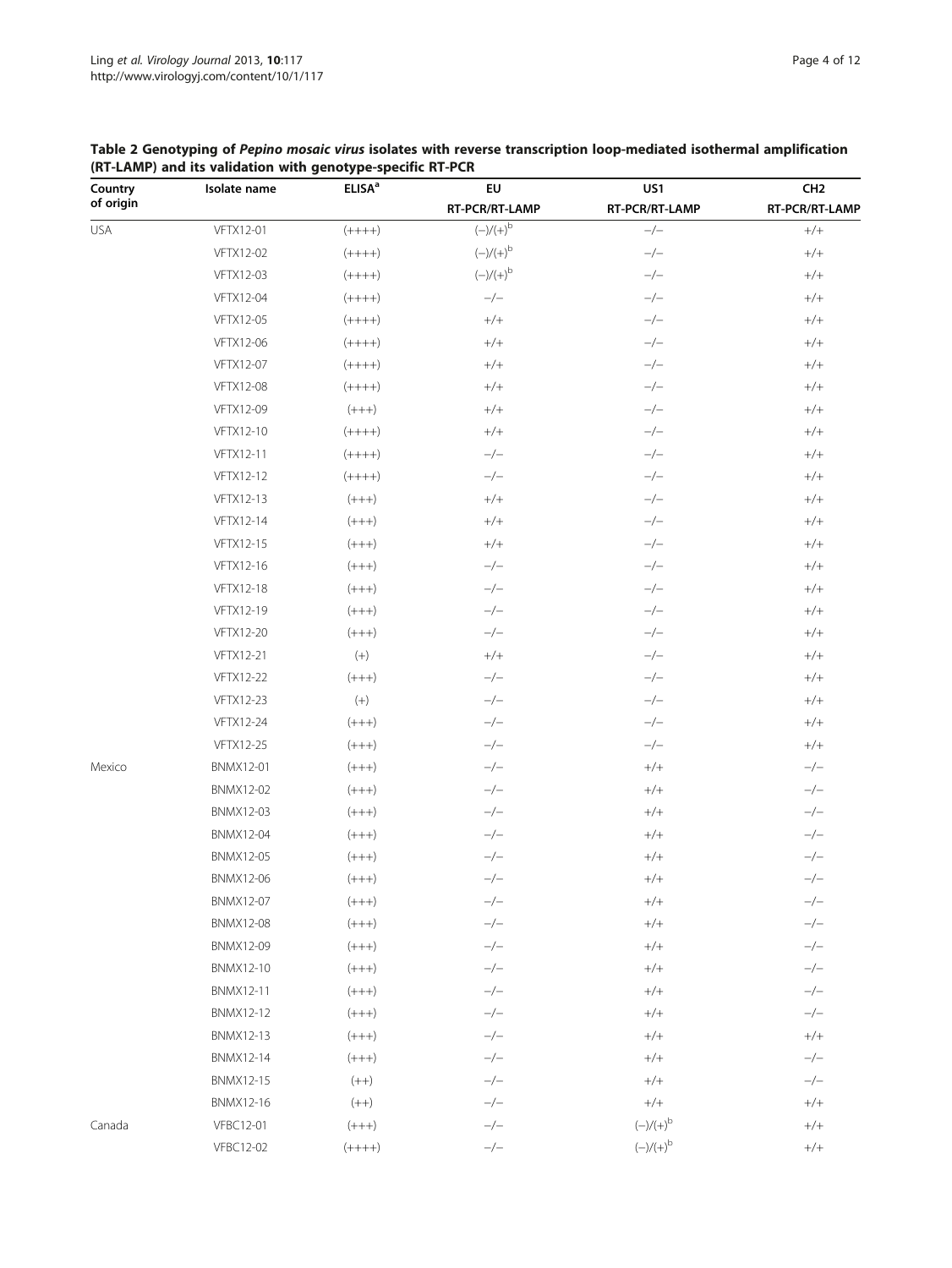|          | <b>VFBC12-03</b> | $(+++)$  | $-/-$ | $(-)/(+)^b$ | $+/+$     |
|----------|------------------|----------|-------|-------------|-----------|
|          | <b>VFBC12-04</b> | $(-)$    | $-/-$ | $-/-$       | $+/+$     |
|          | <b>VFBC12-05</b> | $(+++)$  | $-/-$ | $-/-$       | $^{+/+}$  |
|          | VFBC12-06        | $(++)$   | $-/-$ | $-/-$       | $+/+$     |
|          | <b>VFBC12-07</b> | $(+)$    | $-/-$ | $-/-$       | $+/+$     |
|          | <b>VFBC12-08</b> | $(++++)$ | $-/-$ | $-/-$       | $^{+/+}$  |
|          | VFBC12-09        | $(+)$    | $-/-$ | $-/-$       | $+/+$     |
|          | <b>VFBC12-10</b> | $(+++)$  | $-/-$ | $-/-$       | $(+)/+^c$ |
| Positive |                  | $(+++)$  | $+/+$ | $+/+$       | $+/+$     |
| Negative |                  | $(-)$    | $-/-$ | $-/-$       | $-/-$     |

<span id="page-5-0"></span>Table 2 Genotyping of Pepino mosaic virus isolates with reverse transcription loop-mediated isothermal amplification (RT-LAMP) and its validation with genotype-specific RT-PCR (Continued)

 $^a$  ELISA ratings: (-) <0.100; (+): 0.101-0.500; (++): 0.501-1.000; (+++): 1.001-2.000; (++++) >2.001.<br>  $^b$  A discrepancy was observed in these isolates with a negative (-) RT-PCR, but a positive (+) RT-LAMP. A confirma products was performed to determine the authenticity of their viral origin.

<sup>c</sup> The result for a positive (+) RT-PCR was not consistent from one experiment to another while RT-LAMP was consistently positive.

The prevalent PepMV genotype shifted in North America PepMV isolates collected from selected greenhouses in

Canada, Mexico and the U.S. were genotyped over seven consecutive years (2006–2012). Prior reported genotyping data from an imported seed sample from Chile [[21](#page-11-0)] and the survey and genotyping results in 2006–2007 [[17\]](#page-11-0) served as base lines to evaluate the dynamic of genotype shift in North America. Prior to 2009, prevalent isolates of PepMV in Canada and the U.S. were predominantly in the EU genotype. Surprisingly, a shift in the prevalent genotype was observed in early 2010 when all 10 samples (four from Canada, three from Mexico and three from the U.S.) were shown to be CH2. Six additional samples (five from Mexico and one from the U.S.) collected in 2011 also belonged to genotype CH2 (Table [3\)](#page-6-0). To better assess the genetic diversity of PepMV, a larger number of samples were collected and analyzed in 2012; 10, 16, and 32 samples were collected from Canada, Mexico, and the U.S. greenhouses, respectively. Greater variations in the genetic diversity were

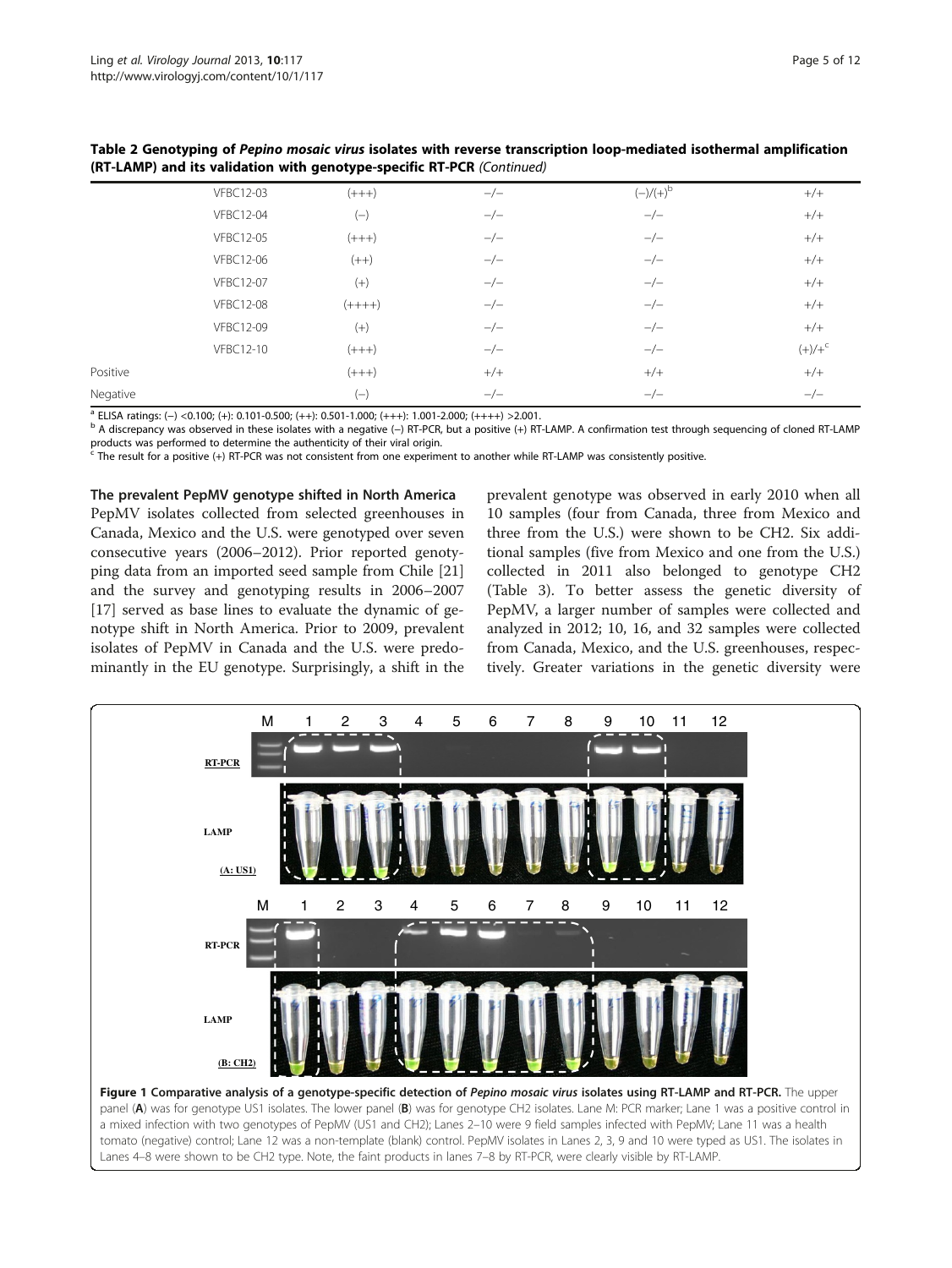<span id="page-6-0"></span>Table 3 Genetic diversity and dynamic of Pepino mosaic virus genotypes in North America from 2006 to 2012

| Year | Canada <sup>a</sup>                              | Mexico                                          | <b>U.S.A.</b>                                                | Reference                 |  |
|------|--------------------------------------------------|-------------------------------------------------|--------------------------------------------------------------|---------------------------|--|
| 2006 | EU (4/4)                                         | $nt^b$                                          | EU (7/7)                                                     | Ling et al.,<br>2008 [17] |  |
| 2007 | nt                                               | nt                                              | $EU + CH2 (1/1)$                                             |                           |  |
| 2009 | nt                                               | 0/10                                            | EU (4/4)                                                     | This study                |  |
| 2010 | CH <sub>2</sub> (4/4)                            | CH2(3/3)                                        | CH2(3/3)                                                     |                           |  |
| 2011 | nt                                               | CH <sub>2</sub> (5/5)                           | CH2(1/1)                                                     |                           |  |
| 2012 | CH <sub>2</sub> (7/10),<br>$US1 + CH2$<br>(3/10) | US1 (14/22), CH2<br>(6/22), US1 + CH2<br>(2/22) | CH <sub>2</sub> (17/32),<br>$CH2 + EU$ (14/32),<br>EU (1/32) |                           |  |

a Greenhouse location: Canada (Delta, British Columbia), Mexico (Jocotitlan, Mexico) and USA (Marfa, Texas). The number inside each parenthesis represents the number of PepMV isolates in that genotype/total number of samples submitted by growers for PepMV identification and genotype examination. <sup>b</sup> nt: not tested.

observed in the three countries (Table 3). CH2 sequences were detected in all 10 samples from Canada. Among them, two were in a mixed infection of EU. In the U.S., 31 of 32 samples analyzed contained the CH2 genotype sequence, with 17 in a single infection and 14 a mixed infection of CH2 and EU. Only 1 of 32 samples was singly infected by EU (Table 3). In contrast, 16 of 22 samples collected from Mexico in 2012 were genotyped as US1, with 14 of them containing a single infection and the other two a mixed infection of US1 and CH2 (Table [2](#page-4-0)). These results indicated a genotype shift from CH2 to US1 in Mexico. All sequence data were deposited in GenBank [JX866611 - JX866663].

# The sequence identity of field collected PepMV isolates to those from commercial tomato seed lots

Analysis of the PepMV genetic diversity using the complete coat protein or partial RNA-dependant RNA polymerase (RdRP) genes showed the presence of quasispecies nature of PepMV in field populations throughout North America. Percentages of each sequence variants based on the coat protein gene were determined upon careful analysis to a multiple sequence alignment using 9 isolates from Canada and 27 isolates from the U.S. Despite such genetic diversity, the coat protein gene sequences among variants within the same genotype were very similar. There was only less than 1.0% sequence diversity among isolates in the PepMV CH2 genotype. A different gene (partial RdRP) was used to validate the genetic diversity of PepMV CH2 genotype as observed in 10 isolates from the U.S. [GenBank: JX866669 - JX866678]. Interestingly, the predominant CH2 variant (JX866670) shared an identical RdRP sequence to that of PepMV in a commercial tomato seed sample ['F1Seed1', VFTX12-32, GenBank: JX866669]. Among the 22 sequence variants from Texas, two major variant types were identified. Although the majority of CH2 variants from Texas (18 of 22) contained a typical coat protein gene (714 nt), 4 other sequence variants had an unique deletion of 12 nt (−GCTTCTAACCCA-) in the  $5'$  terminal portion of the coat protein gene between nt 19–30 resulting in a deletion of 4 aa (−ASNP-). Surprisingly, the same two major sequence variants were also identified in the commercial F1 hybrid tomato seed sample 'F1Seed1', including a normal coat protein gene [GenBank: JX866657] and a coat protein gene with 12 nt deletion [GenBank: KC579401]. A similar genetic diversity was also observed within the coat protein of 15 isolates in a different genotype (US1) from Mexico in 2012. Interestingly, a US1 isolate identified in another commercial tomato rootstock seed 'RSSeed2' [GenBank: JX8666635] was nearly identical to the 15 isolates from greenhouse tomatoes (GenBank: JX8666620-JX8666634). Such genetic diversity analysis strengthened the link between those of field epidemic isolates and those from commercial tomato seed lots, stressing the importance of planting PepMVtested negative seed lots to reduce the chance of introducing contaminated planting materials into a production greenhouse.

# Phylogenetic relationship and genome sequencing to the emerging genotypes

A phylogenetic tree was constructed by incorporating full coat protein genes from 53 PepMV isolates sequenced in the present study along with previously published PepMV sequences in GeneBank. As shown in Figure [2](#page-8-0), all newly identified PepMV isolates could be assigned into three distinct phylogenetic lineages (or genotypes). The 16 Mexican isolates [with designations beginning with BNMX12-, GenBank: JX866619-JX866634] were grouped with the genotype US1. Eight U.S. isolates [with designations beginning with VFTX12-, GenBank: JX866611-JX866618] belonged to the genotype EU whereas another 28 isolates, including 22 from the U.S. [with designations beginning with VFTX12-, GenBank: JX866638-JX866659], four from Canada [with designations beginning with VFBC12-, GenBank: JX866660- JX866663), and two from a second location in Mexico [with designations beginning with HMMX12, GenBank: JX866636-JX866637), were found to belong to the CH2 genotype. All 10 Canadian isolates were assigned to the CH2 genotype but the U.S. isolates were separated in the CH2 and EU lineages. These CH2 variants from seed 'F1Seed1' [GenBank: JX866657 and KC579401] were clustered with other CH2 isolates from North American greenhouses. Although PepMV isolates from Mexico analyzed in the 2010 and 2011 growing seasons were genotyped as CH2 (Table 3), additional 16 isolates collected in 2012 from the same greenhouse belonged to genotype US1.

To gain better insights into these prevalent genotypes (CH2 and US1), extra efforts were taken to fully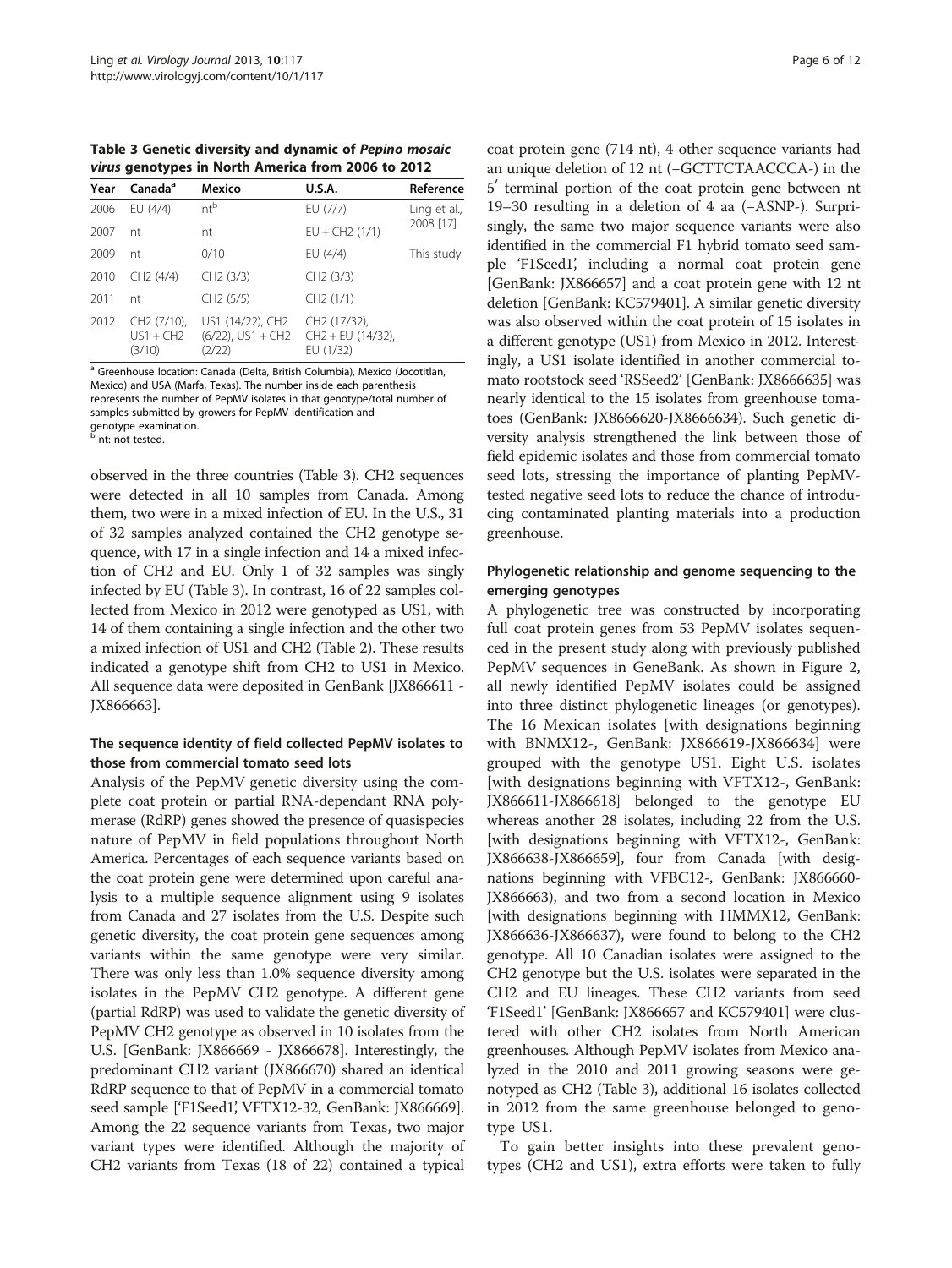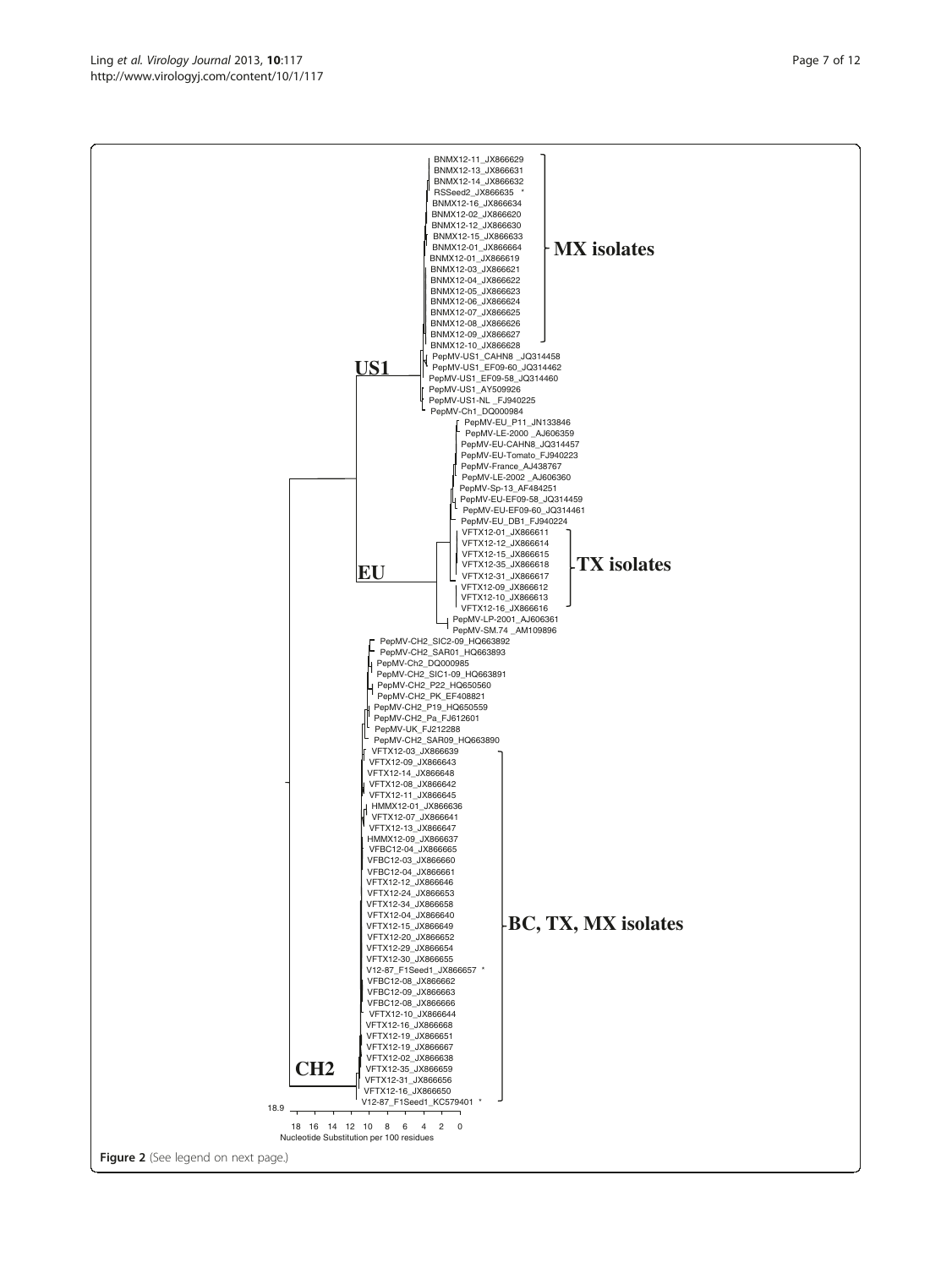#### (See figure on previous page.)

<span id="page-8-0"></span>Figure 2 Phylogenetic relationship of Pepino mosaic virus isolates analyzed using the coat protein gene sequences. The GenBank accession numbers for each virus isolate used were included in each entry. The 16 PepMV isolates collected from Mexico (MX) named as BNMX12- [GenBank: JX866619 – JX866634] clustered with the US1 lineage along with the isolate recovered from a commercial rootstock seed lot designated as 'RSSeed2', [GenBank: JX866635]. The two additional Mexican (MX) isolates in the CH2 lineage designated as HMMX12- [GenBank: JX866636 – JX866637] were collected from a different greenhouse in Mexico. The four Canadian (BC) isolates in the CH2 genotype are designated as VFBC12- [GenBank: JX866660 – JX866663]. The U.S. (TX) isolates shown as VFTX12-, including eight isolates in the EU genotype [GenBank:

JX866611 – JX866618] and 22 representative isolates in the CH2 genotype [GenBank: JX866638 – JX866659], clustered along with two CH2 sequence variants recovered from a commercial tomato seed 'F1Seed1' [GenBank: JX866657 in a normal CP gene and KC579401 in a 12-nt deletion mutant]. For better identification, the three sequence variants obtained from the two seed samples were labeled with asterisks.

sequence the virus genomes in several selected isolates for comparison. These isolates included one US1 isolate from Mexico [BNMX12-01, GenBank: JX866664], two CH2 isolates from the U.S. [VFTX12-16, GenBank: JX866668; VFTX12-19, GenBank: JX866667] and two other CH2 isolates from Canada [VFBC12-04, GenBank: JX866665; VFBC12-08, GenBank: JX866666]. Sequence analysis demonstrated that the four CH2 isolates had 99.8% nucleotide sequence identity to one another but only 98.2% identity to the original Ch2 isolate [GenBank: DQ000985]. The two CH2 isolates from the U.S. (VFTX12-16 and VFTX12-19) with a 12-nt deletion in the coat protein gene were confirmed upon full genome sequencing.

Our previous surveys and genotyping efforts conducted in the 2006–2007 growing season showed a predominant EU genotype in Canada and the U.S. [\[17\]](#page-11-0). The CH2 genotype in the present study was consistently detected in grower's samples from Canada and the U.S. since early 2010. Although the first natural PepMV infection was observed in 2010 in Mexico [[18\]](#page-11-0), the CH2 genotype was prevalent there for only two years until 2011 (Table [3](#page-6-0)), before being displaced by the genotype US1 in 2012 (Figure 2).

Although seed transmission of PepMV in tomato may occur sporadically due to the virus being localized on the seed coat (testa) and not in the embryo [[32\]](#page-11-0), tomato seedling infection can occur either through seedling germination [\[33\]](#page-11-0) or by mechanical inoculation [\[32](#page-11-0)]. However, how these PepMV CH2 isolates were initially introduced into European greenhouse tomatoes was not clear [\[14,29-31](#page-11-0)]. It is possible that these CH2 isolates could be introduced in the same manner as those described here, because many European greenhouse tomato growers use similar sources of commercial tomato seeds as American growers. Moreover, sequences from these European CH2 isolates are very similar to those from North America as indicated in the phylogenetic analysis (Figure 2). The Chilean isolates (Ch1 = US1 genotype, Ch2 = CH2 genotype) were identified in a commercial seed lot imported from Chile in 2004 [\[27](#page-11-0)]. A CH2 isolate was also detected in 2007 in Texas [\[17](#page-11-0)]. In just a few years, the CH2 genotype replaced the EU genotype and emerged as a predominant strain in causing

pepino mosaic disease epidemics in many greenhouse tomato facilities around the world. Gomez and colleagues [[30](#page-11-0)] demonstrated a higher genetic fitness for a CH2 isolate in a mixed infection of an EU isolate. The data from the current study appeared to support such notion in that the titer of EU in the three Texan samples (VFTX12-01 to VFTX12-03) mixed infected with CH2 was so low that it was not detectable by RT-PCR. Only after the use of more sensitive RT-LAMP was the presence of EU sequence confirmed (Table [2](#page-4-0)). Similarly, in three Canadian samples (VFBC12-01 to VFBC12-03) containing a mixed infection of CH2 and US1, the presence of US1 sequence was detected only by the use of RT-LAMP (Table [2\)](#page-4-0). Such genotype displacement could also be enhanced by several environmental and ecological factors associated with intense greenhouse tomato production system. In addition, the human factor in performing intensive hands-on operations can play an important role in PepMV transmission once introduced in a greenhouse facility. Despite the increasing demand and requirement in seed health test for PepMV, the current standard seed health test as recommended by International Seed Health Initiative (ISHI) with ELISA test may not be sensitive enough to detect a low level of seed contamination in commercial seed lots. In two seed samples that were initially negative for PepMV in ELISA, the virus was revealed by immunocapture real-time RT-PCR [[48](#page-12-0)]. Although the Ct values were close to the upper end of the "positive" cutoff  $(Ct = 35)$ , with  $Ct = 33.67$  for 'F1Seed1' and  $Ct = 32.24$  for 'RSSeed2'while the PepMV-positive control seed had a  $Ct = 25.53$ . Subsequently, positive identification was confirmed using the genotype-specific RT-PCR system through direct sequencing and sequence analysis of the amplified RT-PCR product.

The three major genotypes of PepMV (EU, US1 and CH2) have been recognized in North America [\[16,17,21](#page-11-0)]. However, we could not confirm the presence of US2 genotype either through Sanger sequencing or by small RNA deep sequencing [\[49\]](#page-12-0). The original US2 genotype sequence [\[16](#page-11-0)] was probably either a natural recombinant or an artifact between the two recognized genotypes (US1 and EU), and thus was not considered further as one of the representative genotypes for PepMV. We also did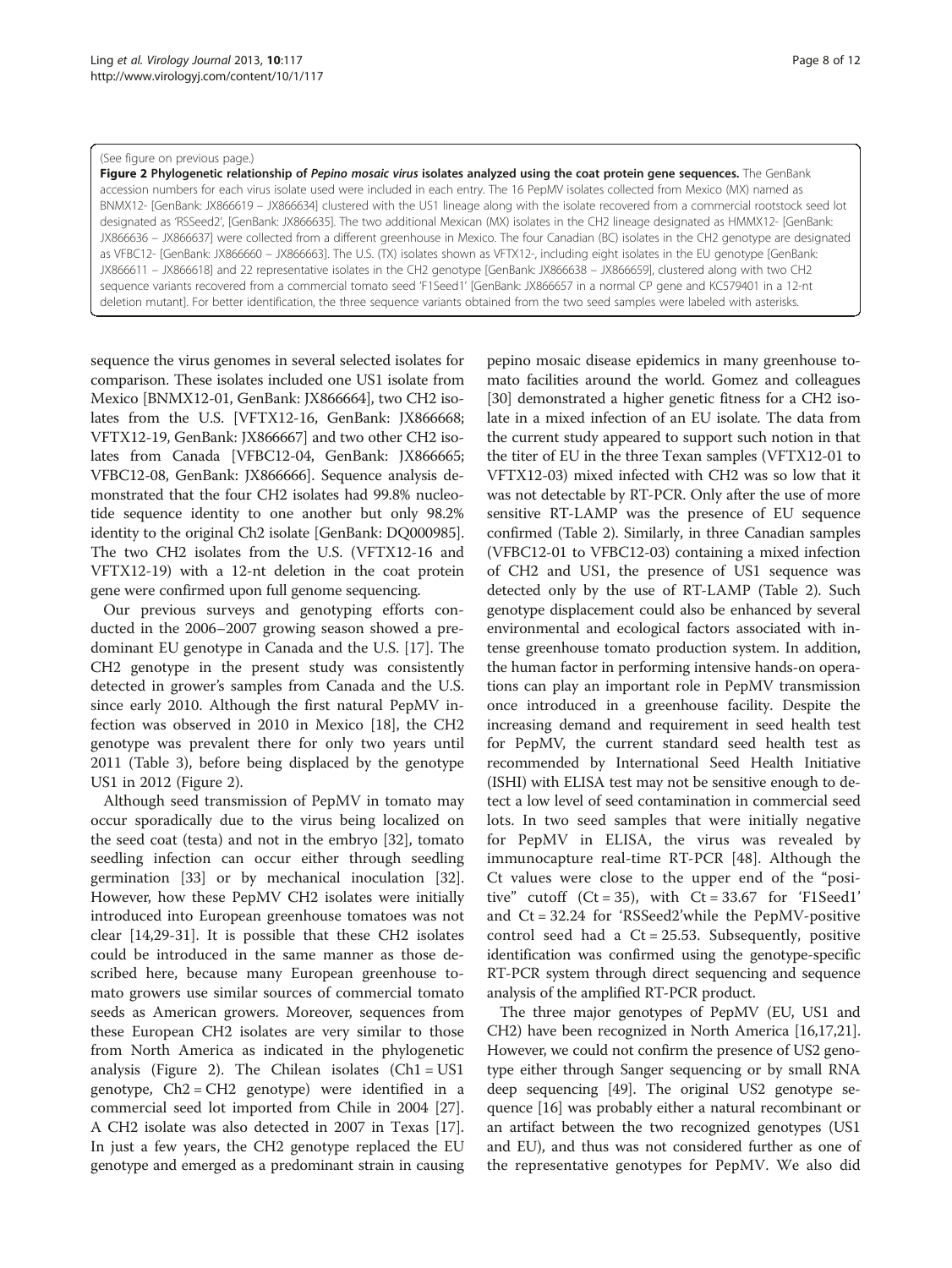not detect the so-called LP genotype [[12\]](#page-11-0) in our surveys of PepMV on commercial greenhouse tomatoes in North America.

The LAMP technology is highly specific for the target sequence and has been developed as a powerful tool for viral disease diagnosis [\[39](#page-11-0)-[47\]](#page-12-0). In the present study, we were interested in developing genotype –specific RT-LAMP that would permit an effective and efficient genotyping without lengthy sequencing. Initial genotype analysis was performed using sequencing of RT-PCR products containing a small portion of the viral genome [[17](#page-11-0)]. This sequencing method is accurate, but is laborious and time consuming. To allow for an efficient assessment of many field-collected samples, it was necessary to develop and apply a simple technology. The genotypespecific RT-LAMP developed in the current study was effective for PepMV genotyping and its specificity was validated using RT-PCR and sequencing. Although the amplified RT-LAMP products can be detected in a number of ways, in the current study, we chose a direct staining with SYBR Green in an enclosed tube to minimize potential cross-contamination. Thus, the genotype-specific RT-LAMP technology could be useful in field setting to analyze PepMV isolates for their genetic composition.

The highly contagious nature of PepMV makes it extremely difficult to control. Cross-protection has been shown to be an effective measure only if it is used against a virulent isolate belonging to the same genotype [[50\]](#page-12-0). Cross-protection is not effective against a PepMV isolate in a different genotype and could potentially result in even more serious disease in a mixed infection [[15\]](#page-11-0). Therefore, understanding the genetic diversity is critical in deciding which mild strain of the virus should be used to achieve a successful cross protection.

# Conclusions

The population genetic analysis in the present study showed a shift in the prevalent genotype of PepMV from the EU to the CH2 genotype since 2010 in North America. This result is in agreement with the trend observed in several European countries [\[14,29-31](#page-11-0)]. In the present study, we revealed another genotype shifting event from CH2 to US1 in Mexico only two years after the first identification of PepMV infection there [\[18](#page-11-0)]. Such genotype shift was likely not induced through a natural virus mutation in such a short period of time but rather from an unintentional introduction of a more aggressive genotype of PepMV through the use of contaminated tomato seed lots. This hypothesis was supported by the high sequence identity between the PepMV isolates originated from greenhouse tomatoes and those from commercial tomato seed sources (scion and rootstock). Taken together, our genetic diversity characterization and phylogenetic analysis supported the notion that contaminated tomato seed lots were the sources of initial inocula for disease epidemic, which resulted in a dramatic genotype shifting in North America from one year to another. The application of genotypespecific RT-LAMP can enhance our capacity to monitor field genotype composition and to apply appropriate strategies to manage pepino mosaic disease.

# Materials and methods

## Survey, culture collection and detection of PepMV

In collaboration with three major greenhouse tomato growers in North America, we initiated a surveillance system to monitor the occurrence of PepMV in Canada, Mexico and the United States and to characterize the genetic diversity of field populations of PepMV. After collection, samples were shipped to our lab at the U.S. Vegetable Laboratory (Charleston, SC, USA) using appropriate plant pathogen diagnostic permits. Upon receipt, samples were inspected for symptom expression and tested for the presence of PepMV by enzyme-linked immunosorbent assay (ELISA) (Agdia, USA), AgriStrip (BioReba, Switzerland), or immunocapture real-time RT-PCR [\[48](#page-12-0)]. Occasionally, virus infectivity was assayed by mechanical inoculation of tomato or Nicotiana benthamiana plants [\[32](#page-11-0)]. The collected tissue samples were at different stages of plant development with symptoms ranging from foliar mosaic to marbling on fruits. Thus, the virus isolates reported in this study were representative of a broad spectrum of PepMV populations in these greenhouses. To characterize genetic diversity of PepMV and to monitor a dynamic of genotype shift over the years, tomato samples collected and tested positive for PepMV by ELISA from the same representative greenhouse in each of the three countries in North America were used for molecular characterization. In the present study, fourteen samples originated from Canada, four collected in 2010 and ten in 2012. Twenty four samples were collected from Mexico, three in 2010, five in 2011, and sixteen in 2012. Forty samples were from the United States, including four in 2009, three in 2010, one in 2011, and thirty two in 2012. In addition, two commercial tomato seed samples (designated as 'F1Seed1' for a F1 hybrid and 'RSSeed2' for a rootstock) were a gift from an anonymous donor. According to the International Seed Health Initiative standard method for PepMV [\[51](#page-12-0)], seed health tests were performed with 3,000 seeds divided into 12 subsamples of 250 seeds each using ELISA (Agdia, USA) or immunocapture real-time RT-PCR [[48\]](#page-12-0).

## Development of genotype specific RT-PCR

Initial genotype analysis for PepMV was based on sequencing the amplified RT-PCR products using two sets of primers targeting two genomic regions to allow for accurate genotyping [[17\]](#page-11-0). The first generic primer pair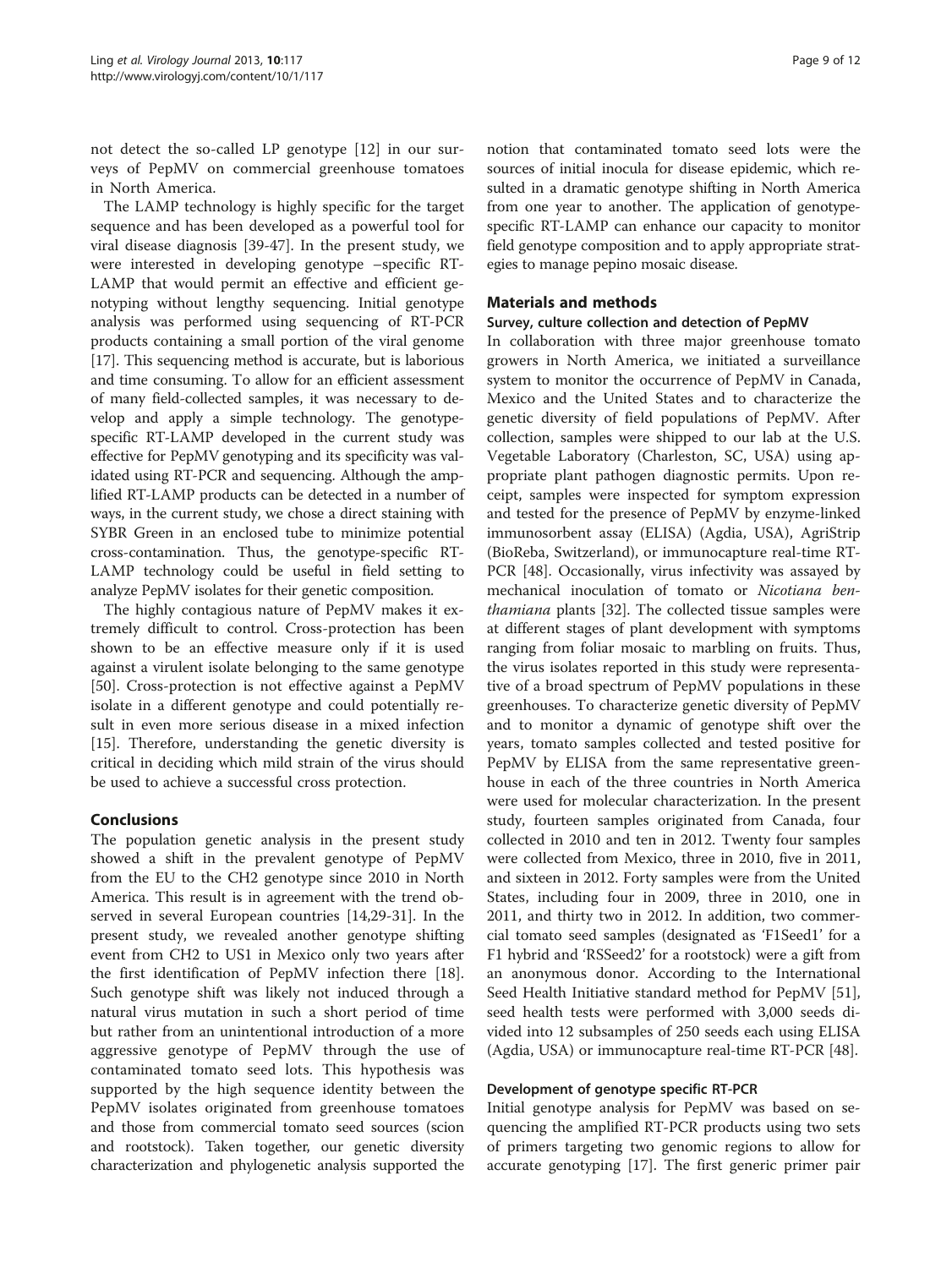KL05-13 (5′ GTC CTC ACC AAT AAA TTT AG 3′) and KL05-14 (5′ AGG AAA ACT TAA CCC GTT C 3′) generated a relatively short genomic sequence (202 bp) targeting the TGB2-3 region which was useful for general PepMV genotyping among EU, US1 and CH2. The second primer set KL04-52 (5' GTG CTT ACA GTT  $CTG$  ACA  $TC$  3 $')$  and KL05-20 (5 $'$  CTA GAA TTG GCA CTT TGC AC 3 $^{\prime}$ ) targeting the CH2 genome in the RNA dependant RNA polymerase (RdRp) region were used to confirm the identification of a CH2 isolate [[17\]](#page-11-0). Therefore, this process was cumbersome and time consuming. To allow for more efficient genotyping, three genotype-specific primer sets were designed based on the conserved sequence region in each genotype in this study (Table [1\)](#page-3-0). Using these primer sets, RT-PCR amplified products contained sequences of the coat protein gene and a portion of  $3'$  untranslated region for each specific genotype. To facilitate direct sequencing of the RT-PCR products, primers were designed to contain the M13 forward or reverse primer sequences. RT-PCR was conducted using a template viral RNA from immunocapture [[48\]](#page-12-0), or with a total plant RNA prepared using an RNeasy plant kit (Qiagen, USA) or a TRIzol reagent (Invitrogen, USA). RT-PCR was conducted using a Superscript III one-Step RT-PCR kit with RT/Platinum Taq Hifi enzyme mix (Invitrogen, USA). The cycling parameters included a reverse transcription for 30 min at 50°C and a denaturation for 2 min at 94°C, followed by 40 cycles of denaturation at 94°C for 30 sec, annealing at 55°C for 30 sec and extension at 72°C for 1 min, with a final extension cycle of 10 min at 72°C. An aliquot of RT-PCR preparation (10 μl) from each reaction was applied onto a 1.5% agarose gel for electrophoresis and the RT-PCR products were visualized under a UV transilluminator after staining with 0.01% SYBR Safe (Invitrogen, USA). Gel images were taken using a ChemiDoc digital imaging system (Bio-Rad, USA). To confirm the genotype specificity, nucleotide sequencing was conducted. Upon purification using a QIAquick PCR Purification kit (Qiagen, USA), RT-PCR products were used for direct sequencing or cloned into a pCR4-TOPO vector (Invitrogen, USA). Sanger sequencing was performed by Functional Genomics (Madison, WI, USA). Sequence assembly and alignment analysis were performed with DNASTAR Lasergene 10 (Madison, WI, USA). In addition, complete genomic sequences from selected isolates representing CH2 or US1 were determined using overlapping RT-PCR products generated with genotype specific primers for CH2 (Table [1\)](#page-3-0) or for US1 [\[49](#page-12-0)].

## Reverse transcription loop-mediated isothermal amplification (RT-LAMP) for genotype-specific detection

Through multiple alignments of complete genomic PepMV sequences, a conserved region (~99%) among

isolates within each particular genotype (EU, US1, or CH2) was identified. Using consensus sequences from the identified conserved region (about 200 nt), a set of primers suitable for RT-LAMP was designed using PrimerExplorer V4 software [\[52](#page-12-0)] and synthesized by Sigma Genosys (USA) (Table [1\)](#page-3-0). The RT-LAMP assay was conducted using a RNA amplification kit from Eiken Chemical (Japan) following the manufacturer's instructions. Each 25 μl reaction consisted of 12.5 μl of 2× reaction buffer [containing 40 mM Tris–HCl (pH 8.8), 20 mM KCl, 16 mM MgSO<sub>4</sub>, 20 mM (NH<sub>4</sub>)<sub>2</sub>SO<sub>4</sub>, 0.2% Tween 20, 1.6M Betaine, and 2.8 mM each of dNTPs], 2 μl of 20 μM forward inner primer (FIP), 2μl of 20 μM back inner primer (BIP), 1 μl of 20 μM of Loop-F primer, 1μl of 20 μM of Loop-B primer, 0.25 μl of 20 μM of F3 primer, 0.25 μl of 20 μM of B3 primer, 1.0 μl of enzyme mix (reverse transcriptase and DNA polymerase) and 2.0 μl of RNA preparation. The mixture was incubated at 65°C for 60 min, followed by a denaturation for 2 min at 95°C to terminate the reaction. Products were checked by electrophoresis on a 2% agarose gel containing 1:10,000 diluted SYBR gel stain or directly visualized by addition of 1.0 μl of 1:10 diluted SYBR Green I (Invitrogen, USA). In some cases, to validate the sequence specificity, RT-LAMP products were cloned with a TOPO TA cloning kit (Invitrogen, USA) after tailing with dATP in 1x GoTag buffer (Promega, USA) at 72C for 15 minutes. Upon screening, colonies with inserts were selected, sequenced and analyzed using BLASTn in the National Center for Biotechnology Information (NCBI) database.

## Phylogenetic analysis

To assess genetic composition of PepMV populations in samples collected from North America, the coat protein gene region were aligned and analyzed with CLUSTAL-W [[53](#page-12-0)]. A phylogenetic relationship for these PepMV isolates was assessed using the neighbor-joining method [[54](#page-12-0)] in DNASTAR Lasergene 10 in 1,000 bootstrap iterations to generate a robust phylogenetic tree.

#### Abbreviations

PepMV: Pepino mosaic virus; ELISA: Enzyme-linked immunosorbent assay; RT-PCR: Reverse transcription polymerase chain reaction; RT-LAMP: Reverse transcription loop-mediated isothermal amplification; ISHI: International Seed Health Initiative; RdRP: RNA-dependant RNA polymerase; NCBI: National Center for Biotechnology Information.

#### Competing interests

The authors declare that they have no competing interests.

#### Authors' contribution

KSL conceived the study, designed methods and experiments; performed experiments and sequence analysis; analyzed data and interpretation, drafted and revised the manuscript. RL designed primers for RT-LAMP; performed RT-LAMP; conducted sequence analysis; evaluated data and revised the manuscript. MB coordinated activities in greenhouse survey, sample collection, and revised manuscript. All the authors have read and approved the final manuscript.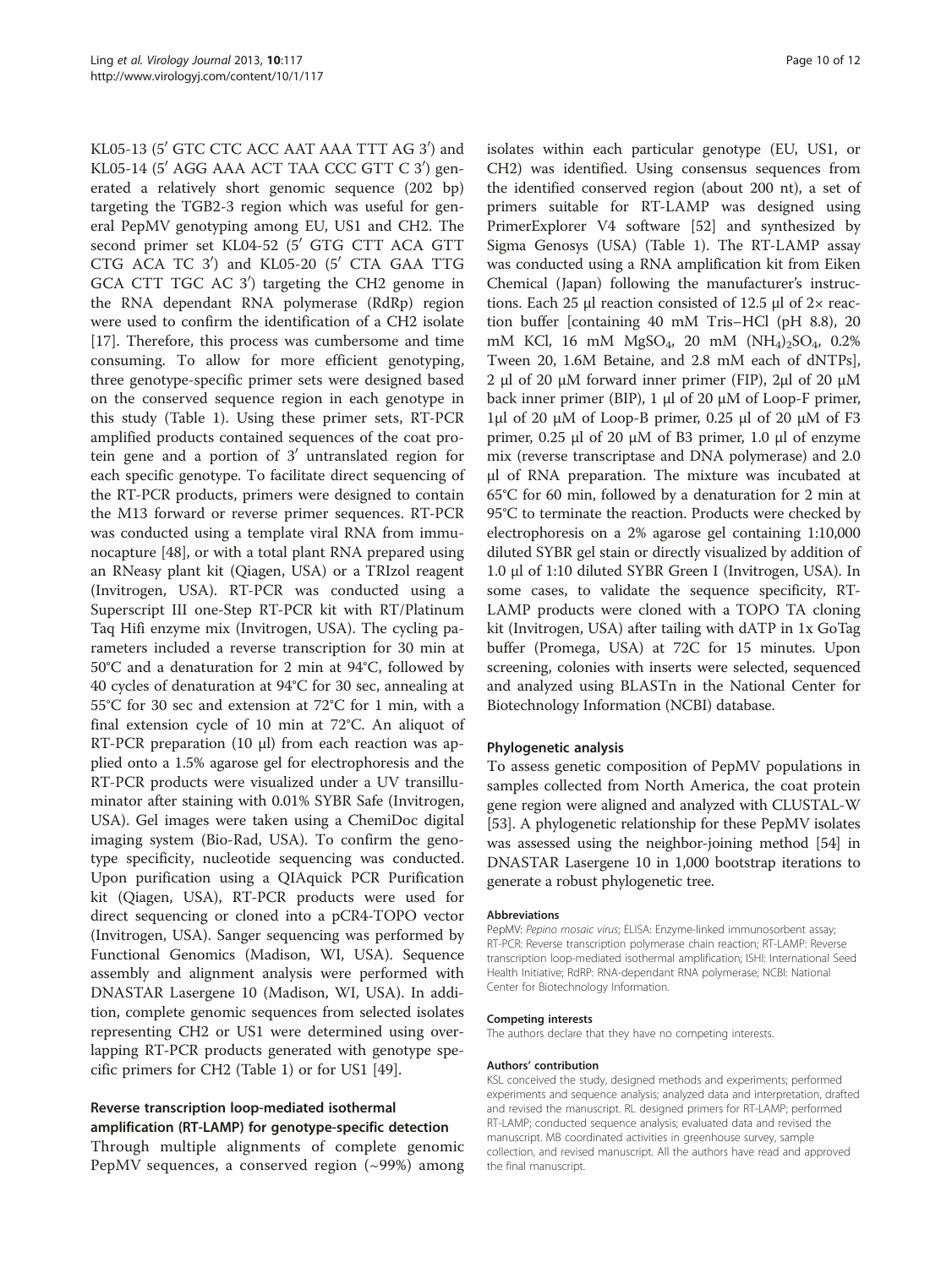#### <span id="page-11-0"></span>Acknowledgements

We thank Dr. W. Patrick Wechter for critical reading of the manuscript and Andrea Gilliard and Emily Fillippeli for their excellent technical assistance. The field survey and sample collection efforts from participating growers in Canada, Mexico and the U.S. are greatly appreciated. This work is supported in-part by a grant from the USDA, National Institute of Food and Agriculture, Specialty Crop Research Initiative Program (SCRI-600-25320) to KSL. Funding agency had no role in experiment design, data collection, analysis or interpretation, nor in manuscript writing, revision or in manuscript submission.

#### Author details

<sup>1</sup>U.S. Department of Agriculture-Agricultural Research Service, U.S. Vegetable Laboratory, Charleston, SC 29414, USA. <sup>2</sup>Village Farms, Heathrow, FL 32746, USA.

#### Received: 7 February 2013 Accepted: 2 April 2013 Published: 12 April 2013

#### References

- FAOSTAT: [<http://faostat.fao.org/>] (last accessed March 27, 2013).
- 2. Cook RL, Calvin L: Greenhouse tomatoes change the dynamics of the North American fresh tomato industry. In Economic Research Report. 2nd edition. Washington, DC: Economic Research Service, U.S. Department of Agriculture; 2005:1–81.
- 3. Hanssen IM, Lapidot M, Thomma BPHJ: Emerging viral diseases of tomato crops. Mol Plant-Microbe Interact 2010, 23:539–548.
- 4. Jones RAC, Koenig R, Lesemann DE: Pepino mosaic virus, a new potexvirus from pepino (Solanum muricantum). Ann Appl Biol 1980, 94:61-68.
- van der Vlugt RAA, Stijger CCMM, Verhoeven JTJ, Lesemann DE: First report of Pepino mosaic virus on tomato. Plant Dis 2000, 84:103.
- 6. Mumford RA, Metcalfe EJ: The partial sequencing of the genomic RNA of a UK isolate of Pepino mosaic virus and the comparison of the coat protein sequence with other isolates from Europe and Peru. Arch Virol 2001, 146:2455–2460.
- 7. Jorda C, Lazaro-Perez A, Martinez-Culebras PV, Abad P, Lacasa A, Guerrero MM: First report of Pepino mosaic virus on tomato in Spain. Plant Dis 2001, 85:1292.
- Roggero P, Masenga V, Lenzi R, Coghe F, Ena S, Winter S: First report of Pepino mosaic virus in tomato in Italy. Plant Pathol 2001, 50:798-800.
- 9. Aguilar JM, Hernandez-Gallarod MD, Cenis JL, Lacasa A, Aranda MA: Complete sequence of the Pepino mosaic virus RNA genome. Arch Virol 2002, 147:2009–2015.
- 10. Cotillon AC, Girard M, Ducouret S: Complete nucleotide sequence of the genomic RNA of a French isolate of Pepino mosaic virus (PepMV). Arch Virol 2002, 147:2231–2238.
- 11. Verhoeven JTJ, van der Vlugt RAA, Roenhorst JW: High similarity between tomato isolates of Pepino mosaic virus suggests a common origin. Eur J Plant Pathol 2003, 109:419–425.
- 12. Lopez C, Soler S, Nuez F: Comparison of the complete sequences of three different isolates of Pepino mosaic virus: size variability of the TGBp3 protein between tomato and L. peruvianum isolates. Arch Virol 2005, 150:619–627.
- 13. Pospieszny H, Borodynko N: New Polish isolate of Pepino mosaic virus highly distinct from European tomato, Peruvian, and US2 strains. Plant Dis 2006, 90:1106–1108.
- 14. Hanssen IM, Paeleman A, Wittemans L, Goen K, Lievens B, Bragard C, Vanachter ACRC, Thomma BPHJ: Genetic characterization of Pepino mosaic virus isolates from Belgian greenhouse tomatoes reveals genetic recombination. Eur J Plant Pathol 2008, 121:131–146.
- 15. French CJ, Bouthillier M, Bernardy M, Ferguson G, Sabourin M, Johnson R, Masters C, Godkin S, Mumford R: First report of Pepino mosaic virus in Canada and the United States. Plant Dis 2001, 85:1121–1123.
- 16. Maroon-Lango CJ, Guaragna MA, Jordan RL, Hammond J, Bandla M, Marquardt SK: Two unique US isolates of Pepino mosaic virus from a limited source of pooled tomato tissue are distinct from a third (European-like) US isolate. Arch Virol 2005, 150:1187–1201.
- 17. Ling K-S, Wintermantel WM, Bledsoe M: Genetic composition of Pepino mosaic virus population in North American greenhouse tomatoes. Plant Dis 2008, 92:1683–1688.
- 18. Ling K-S, Zhang W: First report of Pepino mosaic virus infecting tomato in Mexico. Plant Dis 2011, 95:1035.
- 19. Soler S, Prohens J, Diez MJ, Nuez F: Natural occurrence of Pepino mosaic virus in Lycopersicon species in central and southern Peru. J Phytopathol 2002, 150:49–53.
- 20. Soler S, Lopez C, Nuez F: Natural occurrence of viruses in Lycopersicon spp. in Ecuador. Plant Dis 2005, 89:1244–1254.
- 21. Ling K-S: Molecular characterization of two Pepino mosaic virus variants from imported tomato seed reveals high levels of sequence identity between Chilean and US isolates. Virus Genes 2007, 34:1–8.
- 22. Zhang Y, Shen ZJ, Zhong J, Lu XL, Cheng G, Li RD: Preliminary characterization of Pepino mosaic virus Shanghai isolate (PepMV-Sh) and its detection with ELISA. Acta Agric Shanghai 2003, 19:90–92.
- 23. Fakhro A, von Bargen S, Bandte M, Büttner C: Pepino mosaic virus, a first report of a virus infecting tomato in Syria. Phytopathol Mediterr 2010, 49:99–101.
- 24. Carmichael DJ, Rey MEC, Naidoo S, Cook G, van Heerden SW: First report of Pepino mosaic virus infecting tomato in South Africa. Plant Dis 2011,  $95.767$
- 25. van der Vlugt RAA: Pepino mosaic virus. Hellenic Plant Prot J 2009, 2:47-56.
- 26. Hanssen IM, Thomma BPHJ: Pepino mosaic virus: a successful pathogen that rapidly evolved from emerging to endemic in tomato crops. Mol Plant Pathol 2010, 11:179–189.
- 27. Spence NJ, Basham J, Mumford RA, Hayman G, Edmondson R, Jones DR: Effect of Pepino mosaic virus on the yield and quality of glasshousegrown tomatoes in the United Kingdom. Plant Pathol 2006, 55:595-606.
- 28. Pagan I, Cordoba-Selles M, Martinez-Priego L, Fraile A, Malpica J, Jorda C, Garcia-Arenal F: Genetic structure of the population of Pepino mosaic virus infecting tomato crops in Spain. Phytopathology 2006, 96:274–279.
- 29. Pospieszny H, Hasiów B, Borodynko N: Characterization of two distinct Polish isolates of Pepino mosaic virus. Eur J Plant Pathol 2008, 122:443–445.
- 30. Gomez P, Sempere RN, Elena SF, Aranda MA: Mixed infections of Pepino mosaic virus strains modulate the evolutionary dynamics of this emergent virus. J Virol 2009, 83:12378–12387.
- 31. Hasiow-Jaroszewska B, Jackowiak P, Borodynko N, Figlerowicz M, Pospieszny H: Quasispecies nature of Pepino mosaic virus and its evolutionary dynamics. Virus Genes 2010, 41:260–267.
- 32. Ling K-S: Pepino mosaic virus on tomato seed: virus location and mechanical transmission. Plant Dis 2008, 92:1701–1705.
- 33. Hanssen IM, Mumford R, Blystad DR, Cortez I, Hasiów-Jaroszewska B, Hristova D, Pagán I, Pereira A-M, Peters J, Pospieszny H, Ravnikar M, Stijger I, Tomassoli L, Varveri C, van der Vlugt R, Nielsen SL: Seed transmission of Pepino mosaic virus in tomato. Eur J Plant Pathol 2010, 126:145-152.
- 34. Alfaro-Fernandez A, Sánchez-Navarro JA, Cebrián MC, Córdoba-Sellés MC, Pallás V, Jordá C: Simultaneous detection and identification of Pepino mosaic virus (PepMV) isolates by multiplex one-step RT-PCR. Eur J Plant Pathol 2009, 125:143–158.
- 35. Martinez-Culebrae PV, Lazaro A, Abad Campos P, Jorda C: A RT-PCR assay combined with RFLP analysis for detection and differentiation of isolates of Pepino mosaic virus (PepMV) from tomato. Eur J Plant Pathol 2002, 108:887–892.
- 36. Gutiérrez-Aguirre I, Mehle N, Delić D, Gruden K, Mumford R, Ravnikar M: Real-time quantitative PCR based sensitive detection and genotype discrimination of Pepino mosaic virus. J Virol Methods 2009, 162:46–55.
- 37. Notomi T, Okayama H, Masubuchi H, Yonekawa T, Watanabe K, Amino N, Hase T: Loop-mediated isothermal amplification of DNA. Nucleic Acids Res 2000, 28:e63.
- 38. Nagamine K, Hase T, Notomi T: Accelerated reaction by loop mediated isothermal amplification using loop primers. Mol Cell Probes 2002, 16:223–229.
- 39. Boubourakas IN, Fukuta S, Kyriakopoulou PE: Sensitive and rapid detection of Peach latent mosaic viroid by the reverse transcription loop-mediated isothermal amplification. J Virol Methods 2009, 160:63–68.
- 40. Fukuta S, Kato S, Yoshida K, Mizukami Y, Ishida A, Ureda J, Kanbe M, Ishimoto Y: Detection of Tomato yellow leaf curl virus by loop-mediated isothermal amplification reaction. J Virol Methods 2003, 112:35–40.
- 41. Fukuta S, Ohishi K, Yoshida K, Mizukami Y, Ishida A, Kanbe M: Development of immunocapture reverse transcription loop-mediated isothermal amplification for the detection of Tomato spotted wilt virus from chrysanthemum. J Virol Methods 2004, 121:49–55.